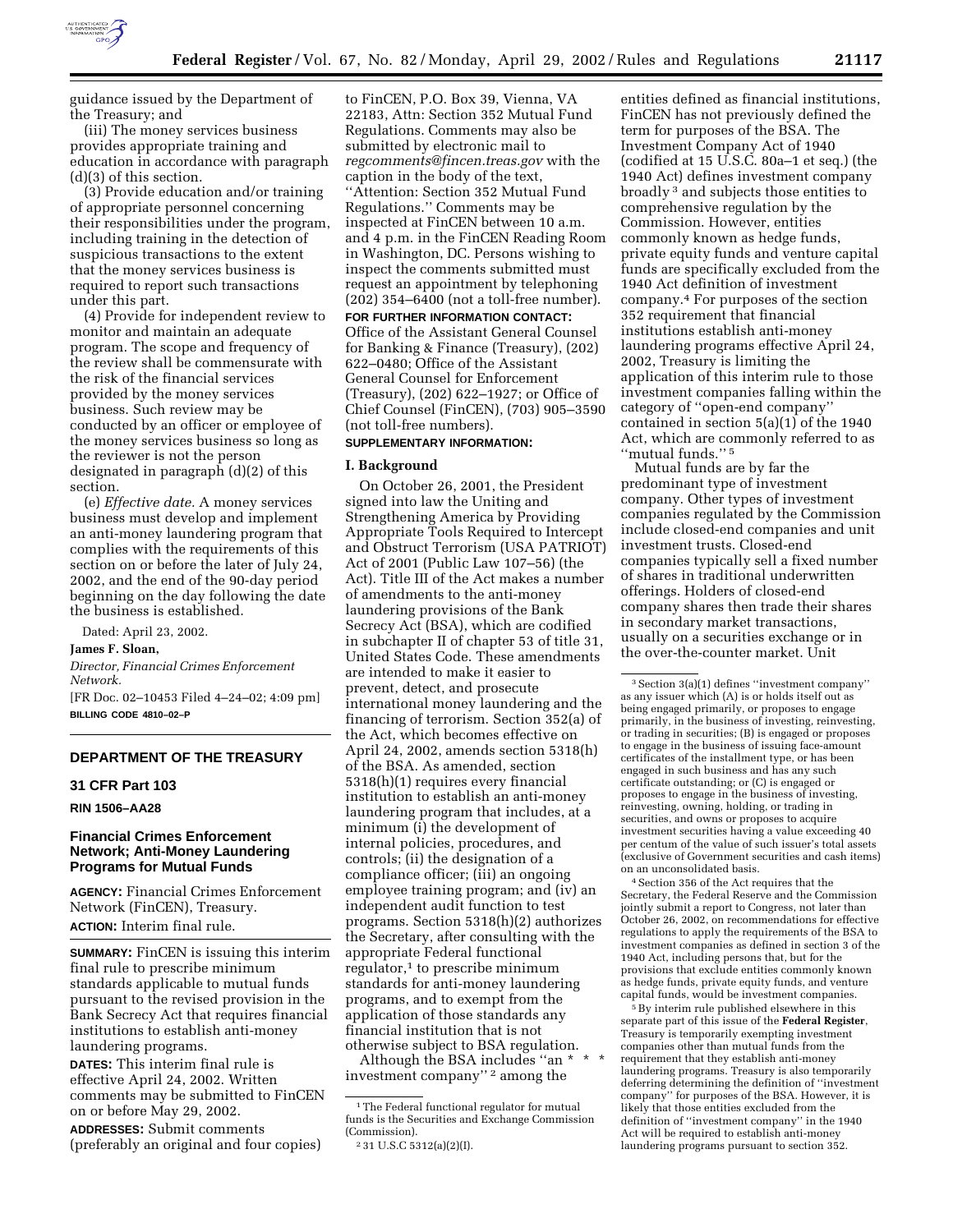investment trusts are pooled investment entities without a board of directors or investment adviser that offer investors redeemable units in an unmanaged, fixed portfolio of securities. Treasury will continue to consider the type of anti-money laundering program that would be appropriate for the issuers of these products, including the extent to which they pose a money laundering risk that is not more effectively covered by the anti-money laundering program of another financial institution involved in their distribution (e.g., a brokerdealer).

Currently, almost 3000 active mutual funds are registered with the Commission. At the end of fiscal year 2001, these companies managed or sponsored 8,313 mutual fund portfolios. During the last few years, mutual fund assets have dramatically increased. Since 1980, the number of mutual fund portfolios has increased 1370 percent and their assets have increased 4,659 percent. During fiscal year 2000 alone, assets managed by mutual funds increased by more than \$1.3 trillion. At the end of fiscal year 2001, mutual funds held \$6.4 trillion—more than double the \$3 trillion of insured deposits at commercial banks, and more than 95 per cent of the assets held by all investment companies regulated by the Commission. Approximately onethird of the assets managed by mutual funds are held in retirement accounts both employer-sponsored plans and Individual Retirement Accounts (''IRAs'').6

A mutual fund offers its shares continuously and is required to provide its shareholders the right to redeem shares at net asset value on a daily basis. Virtually all mutual funds are externally managed. Their operations are conducted by affiliated organizations and third party service providers. An investment adviser is primarily responsible for selecting portfolio investments consistent with the objectives and policies stated in the mutual fund's prospectus.7 Administrative services are usually conducted by an investment adviser or an unaffiliated third party.

Mutual funds usually offer their shares to the public through a principal underwriter. Principal underwriters are regulated as broker-dealers and are subject to National Association of

Securities Dealers, Inc. rules.<sup>8</sup> Mutual funds employ transfer agents to conduct recordkeeping and related functions. Transfer agents maintain records of shareholder accounts, calculate and disburse dividends, and prepare and mail shareholder account statements, federal income tax information, and other shareholder notices. Some transfer agents prepare and mail statements confirming shareholder transactions and account balances, and maintain customer service departments to respond to shareholder inquiries.

A mutual fund is governed by a board of directors or trustees, which is responsible for overseeing the management of the fund's business affairs. In order to avail themselves of certain Commission exemptive rules, most funds' boards have a majority of directors who are independent of the fund's investment adviser or principal underwriter.

In addition to purchasing shares directly from some mutual funds (''direct-sold funds''), investors may purchase mutual fund shares through a variety of distribution channels including broker-dealers (including sponsors of fund ''supermarkets'' where investors can purchase shares of several different mutual funds), insurance agents, financial planners, and banks. These alternative distribution channels usually maintain omnibus accounts with the mutual funds that they distribute. In these cases, the funds and their transfer agents do not know the identities of the individual investors. Only the distributor (*e.g.,* a brokerdealer) will have contact with the individual investors, will receive and process individual investment and redemption requests, and will have access to individuals' trading activity.

Because mutual funds do not usually receive from or disburse to shareholders significant amounts of currency, they are not as likely as banks to be used during the initial placement stage of the money laundering process. However, some structuring schemes used in the placement stage involve monetary instruments such as money orders, and money launderers could attempt to use mutual funds that accept these forms of payment. Money launderers would more likely attempt to use mutual fund accounts in the layering and integration stages of money laundering, rather than the placement stage. ''Layering''

involves the distancing of illegal proceeds from their criminal source through the creation of complex layers of financial transactions. Money launderers could use mutual fund accounts to layer their funds by, for example, sending and receiving money and wiring it quickly through several accounts and multiple institutions, or by redeeming fund shares purchased with illegal proceeds and then reinvesting the proceeds received in another fund. Layering could also involve purchasing funds in the name of a fictitious corporation or an entity designed to conceal the true owner. Mutual funds could also be used for integrating illicit income into legitimate assets. ''Integration'' occurs when illegal proceeds appear to have been derived from a legitimate source. For example, if an individual were to redeem fund shares that were purchased with illegal proceeds and direct that the proceeds be wired to a bank account in the person's own name, the transfer would appear legitimate to the receiving bank.

A recent survey conducted by the General Accounting Office of 310 directsold fund groups found that approximately 40 percent of those groups currently have some type of voluntary measures designed to prevent money laundering.<sup>9</sup> However, those measures rarely go beyond restrictions on accepting currency, and thus do not address possible use by money launderers during the layering and integration phases.10 In light of this vulnerability, and after consultation with the Commission, Treasury has determined not to exercise its authority to exempt temporarily mutual funds from the section 352 requirement to implement anti-money laundering programs. Accordingly, the interim rule sets forth the minimum requirements applicable to such programs.

## **II. The Anti-Money Laundering Program**

The interim final rule requires that, by July 24, 2002, mutual funds develop and implement an anti-money laundering program reasonably designed to prevent them from being used to launder money or finance terrorist activities, which includes achieving and monitoring

<sup>6</sup>See The 1990s: A Decade of Expansion and Change in the U.S. Mutual Fund Industry, Perspective, Investment Company Institute (Vol. 6, No. 3, July 2000).

<sup>7</sup>Advisers to mutual funds must register with the Commission and comply with the requirements of the Investment Advisers Act of 1940 (codified at 15 U.S.C. 80b–1 et seq.).

<sup>8</sup>On April 22, 2002, the Commission approved NASD Regulation Rule 3011, which requires its member firms to develop, and a member of the firm's senior management to approve, programs designed to achieve and monitor compliance with the BSA and related regulations. See Securities Exchange Act Release No. 45798 (April 22, 2002).

 $^{\rm 9}$  Before passage of the Act, the Investment Company Institute, a national association of the investment company industry, recommended procedures for funds to adopt to avoid being used by money launderers. See Money Laundering Compliance for Mutual Funds, Investment Company Institute, May 1999.

<sup>10</sup>Report to the Chairman, Permanent Subcommittee on Investigations, Committee on Governmental Affairs, U.S. Senate, Anti-Money Laundering Efforts in the Securities Industry, GAO– 02–111, October 2001.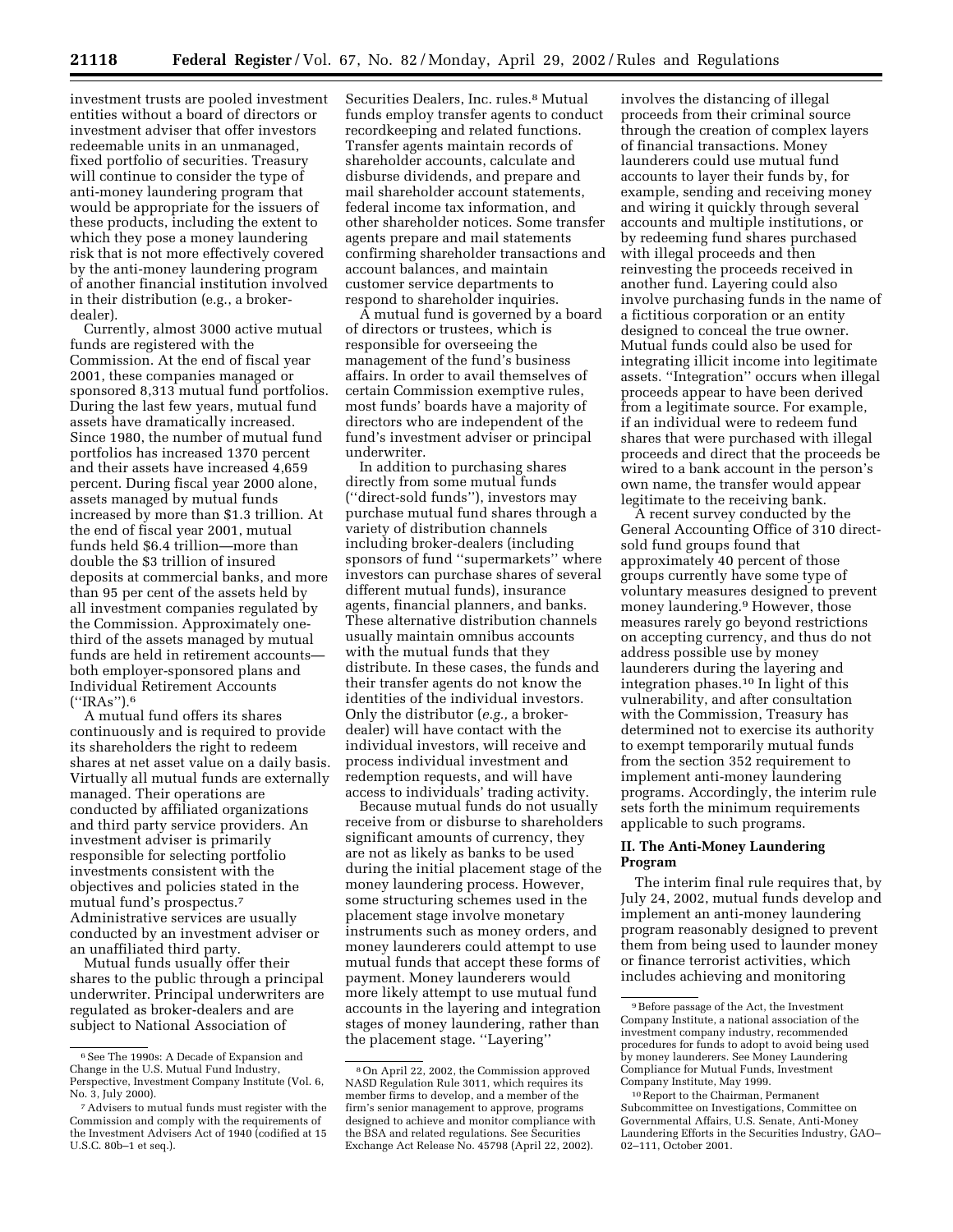compliance with the applicable requirements of the BSA and Treasury's implementing regulations.

The legislative history of the Act explains that the requirement to have an anti-money laundering program is not a one-size-fits-all requirement. The general nature of the requirement reflects Congress' intent that each financial institution should have the flexibility to tailor its program to fit its business, taking into account factors such as size, location, activities, and risks or vulnerabilities to money laundering. This flexibility is designed to ensure that all firms subject to the statute, from the largest to the very small firms, have in place policies and procedures appropriate to monitor for anti-money laundering compliance.11

In order to assure that this requirement receives the highest level of attention throughout the industry, the proposed rule requires that each company's program be approved in writing by its board of directors or trustees.12 The four required elements of the anti-money laundering program are discussed below.

*(1) Establish and Implement Policies, Procedures, and Internal Controls Reasonably Designed To Prevent the Mutual Fund From Being Used To Launder Money or Finance Terrorist Activities, Including But Not Limited to Achieving Compliance With the Applicable Provisions of the Bank Secrecy Act and the Implementing Regulations Thereunder*

Written policies and procedures, which form the basis of any compliance program, should set forth clearly the details of the program, including the responsibilities of the individuals and departments involved. Because mutual funds operate through a variety of different business models, one generic anti-money laundering program for this industry is not possible; rather, each mutual fund must develop a program based upon its own business structure. This requires that each mutual fund complex identify its vulnerabilities to money laundering and terrorist financing activity, understand the BSA requirements applicable to it, identify the risk factors relating to these

requirements, design the procedures and controls that will be required to reasonably assure compliance with these requirements, and periodically assess the effectiveness of the procedures and controls.

Policies, procedures, and internal controls should be reasonably designed to detect activities indicative of money laundering. Transactions that could indicate potential money laundering include the use of fraudulent checks and unusual wire activity. For example, an investment in a fund by check or checks drawn on the account of a third party or parties, or by one or more wire transfers from an account of a third party or parties, in each case unrelated to the investor, could be indicative of attempted money laundering. Other examples of ''red flags'' that may indicate potential illegal activity include frequent wire transfer activity to and from a cash reserve account, coming from or sent to the same bank; large deposits with relatively small fund investments; frequent purchases of fund shares followed by large redemptions, particularly if the resulting proceeds are wired to unrelated third parties or bank accounts in foreign countries; and transfers to accounts in countries where drugs are known to be produced or other high-risk countries.13

Policies, procedures, and internal controls should also be reasonably designed to assure compliance with BSA requirements. The only BSA regulatory requirement currently applicable to mutual funds is the obligation to report on Form 8300 the receipt of cash or certain noncash instruments totaling more than \$10,000 in one transaction or two or more related transactions.14 In order to develop a compliant anti-money laundering program, the program should be reasonably designed to detect and report not only transactions required to be reported on Form 8300, but also to detect activity designed to evade such requirements. Such activity, commonly known as ''structuring,'' may involve the purchase of more than \$10,000 in fund shares with multiple money

orders, travelers' checks, or cashiers' checks or other bank checks, each with a face amount of less than \$10,000. Such methods of payment may be indicative of money laundering, particularly when the payment instruments were obtained from different sources or the payments were made at different times on the same day or on consecutive days or close in time.

We also note that mutual funds will be required to comply with BSA requirements regarding accountholder identification and verification pursuant to section 326 of the Act, as set forth in joint Treasury/Commission regulations required to be issued by October 26, 2002, and are likely to become subject to additional BSA requirements, including filing suspicious activity reports. As mutual funds become subject to additional requirements, their compliance programs will obviously have to be updated to include appropriate policies, procedures, training, and testing functions.

Because mutual funds typically conduct their operations through separate entities, which may or may not be affiliated, some elements of the compliance program will best be performed by personnel of these separate entities. It is permissible for a mutual fund to contractually delegate the implementation and operation of its anti-money laundering program to another affiliated or unaffiliated service provider, such as a transfer agent. Any mutual fund delegating responsibility for aspects of its anti-money laundering program to a third party must obtain written consent from the third party ensuring the ability of federal examiners to obtain information and records relating to the anti-money laundering program and to inspect the third party for purposes of the program. However, the mutual fund remains responsible for assuring compliance with this regulation. That means that it must take reasonable steps to identify the aspects of its operations that may give rise to BSA regulatory requirements or are vulnerable to money laundering or terrorist financing activity, develop and implement a program reasonably designed to achieve compliance with such regulatory requirements and prevent such activity, monitor the operation of its program and assess its effectiveness. For example, it would not be sufficient to simply obtain a certification from its delegate that it ''has a satisfactory anti-money laundering program.''

With respect to omnibus accounts, a mutual fund's anti-money laundering program could have a more limited scope. Typically, a fund has little or no

<sup>11</sup>See USA PATRIOT Act of 2001: Consideration of H.R. 3162 Before the Senate (October 25, 2001) (statement of Sen. Sarbanes); Financial Anti-Terrorism Act of 2001: Consideration Under Suspension of Rules of H.R. 3004 Before the House of Representatives (October 17, 2001)(statement of Rep. Kelly)(provisions of the Financial Anti-Terrorism Act of 2001 were incorporated as Title III in the Act).

<sup>&</sup>lt;sup>12</sup> The board's approval could be given at its first regularly scheduled meeting after the program is adopted.

<sup>13</sup> 18 U.S.C. 1956 and 1957 make it a crime for any person, including an individual or company, to engage knowingly in a financial transaction with the proceeds from any of a long list of crimes or ''specific unlawful activity.'' Although the standard of knowledge required is ''actual knowledge,'' actual knowledge includes ''willful blindness.'' Thus, a person could be deemed to have knowledge that proceeds were derived from illegal activity if he or she ignored ''red flags'' that indicated illegality.

<sup>14</sup>See 31 CFR 103.30. If a mutual fund complex includes a registered broker-dealer (as principal underwriter) or a bank (as transfer agent), then those financial institutions would also be subject to separate BSA requirements.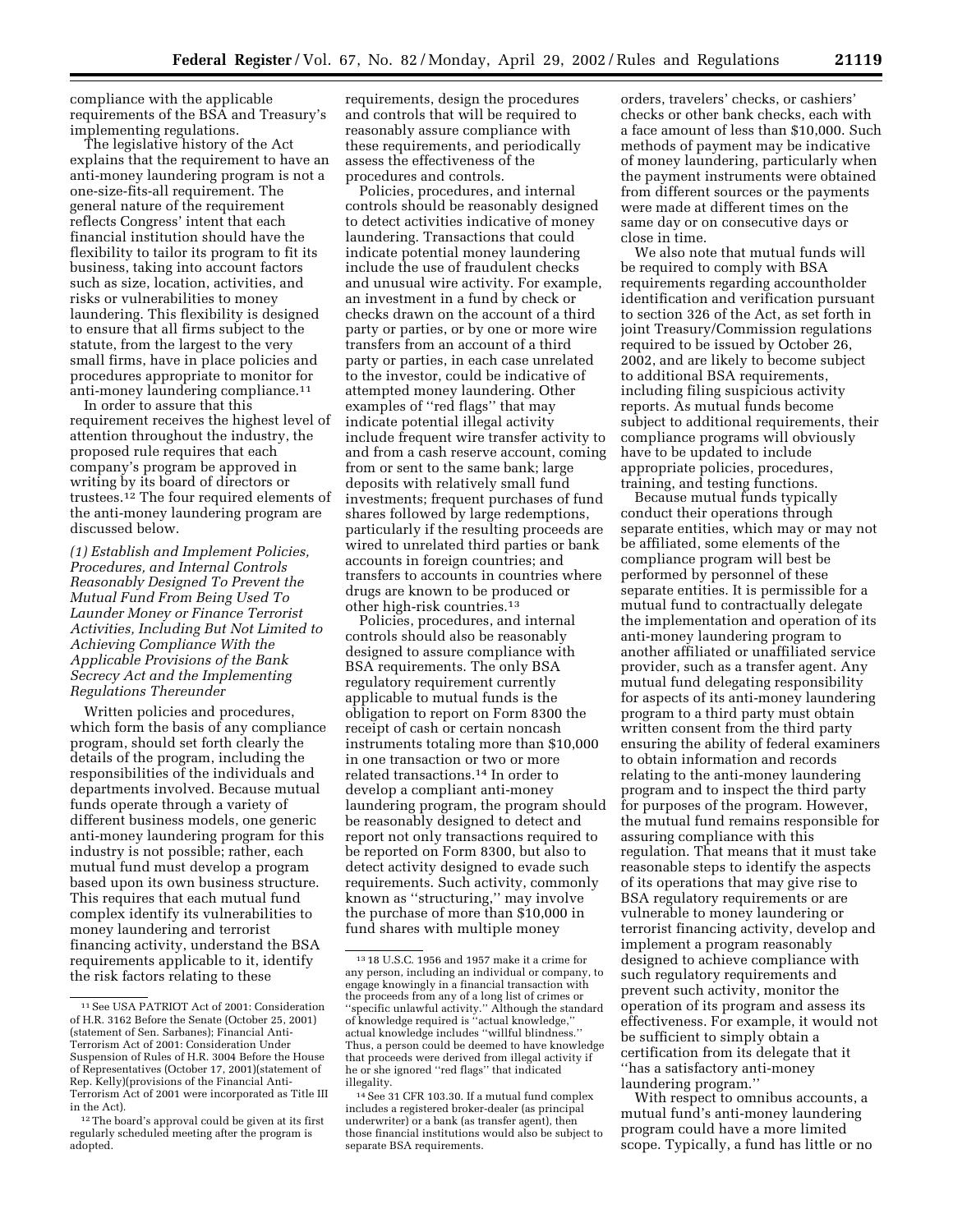information about the identities and transaction activities of the individual customers represented in an omnibus account. For example, when fund shares are sold through a broker-dealer, the broker-dealer has all of the relevant information about the customer. When that customer places an order for fund shares with her broker-dealer, her individual order is combined with all other purchase or redemption orders to the fund (or its transfer agent). That net order is then processed in the omnibus account. This rule does not require that a mutual fund obtain any additional information regarding individual transactions that are processed through another entity's omnibus account. Consequently, given Treasury's riskbased approach to anti-money laundering programs for financial institutions generally, including mutual funds, it is not expected that mutual funds will scrutinize activity in omnibus accounts to the same extent as individual accounts. Nevertheless, mutual funds would need to analyze the money laundering risks posed by particular omnibus accounts based upon a risk-based evaluation of relevant factors regarding the entity holding the omnibus account, including such factors as the type of entity, its location, type of regulation, and of course, the viability of its anti-money laundering program.

# *(2) Provide for Independent Testing for Compliance To Be Conducted by Company Personnel or by a Qualified Outside Party*

It is necessary that a mutual fund conduct periodic testing of its program, in order to assure that the program is indeed functioning as designed. Such testing should be accomplished by personnel knowledgeable regarding BSA requirements. Such testing may be accomplished either by employees of the fund, its affiliates, or unaffiliated service providers so long as those same employees are not involved in the operation or oversight of the program. The frequency of such a review would depend upon factors such as the size and complexity of the mutual fund complex and the extent to which its business model may be more subject to money laundering than other institutions. A written assessment or report should be a part of the review, and any recommendations resulting from such review should, of course, be promptly implemented or submitted to the board for consideration.

## *(3) Designate a Person or Persons Responsible for Implementing and Monitoring the Operations and Internal Controls of the Program*

The mutual fund must charge an individual (or committee) with the responsibility for overseeing the antimoney laundering program. The person (or group of persons) should be competent and knowledgeable regarding BSA requirements and money laundering issues and risks, and empowered with full responsibility and authority to develop and enforce appropriate policies and procedures throughout the fund complex. Whether the compliance officer is dedicated full time to BSA compliance would depend upon the size and complexity of the fund complex. Although in many cases the implementation and operation of the compliance program will be conducted by entities (and their employees) other than the mutual fund, the person responsible for the supervision of the overall program should be a fund officer.

## *(4) Provide Ongoing Training for Appropriate Persons*

Employee training is an integral part of any anti-money laundering program. Employees of the fund (and of its affiliated and third-party service providers) must be trained in BSA requirements relevant to their functions and in recognizing possible signs of money laundering that could arise in the course of their duties, so that they can carry out their responsibilities effectively. Such training could be conducted by outside or in-house seminars, and could include computerbased training. The level, frequency, and focus of the training would be determined by the responsibilities of the employees and the extent to which their functions bring them in contact with BSA requirements or possible money laundering activity. Consequently, the training program should provide both a general awareness of overall BSA requirements and money laundering issues, as well as more job-specific guidance regarding particular employees' roles and functions in the anti-money laundering program.15 For those employees whose duties bring them in contact with BSA requirements or possible money laundering activity, the requisite training should occur

when the employee assumes those duties. Moreover, these employees should receive periodic updates and refreshers regarding the anti-money laundering program.

Finally, in addition to complying with the requirements of this interim regulation, mutual funds are encouraged to adopt procedures for voluntarily filing Suspicious Activity Reports with FinCEN and for reporting suspected terrorist activities to FinCEN using its Financial Institutions Hotline (1–866– 566–3974).

As an administrative matter, this rulemaking includes an amendment to the delegation of examination authority by FinCEN to the Commission, to enable the Commission to examine mutual funds for compliance with this regulation.

### **III. Implementation Date**

Pursuant to section 103.130(b), a mutual fund is required to comply with the anti-money laundering program requirements of 31 CFR 103.130 by July 24, 2002.

# **IV. Administrative Procedure Act**

The provisions of 31 U.S.C. 5318(h)(1), requiring all financial institutions to establish anti-money laundering programs with at least four identified elements, become effective April 24, 2002. This interim rule provides guidance to mutual funds on how to comply with the law in effect on that date and does not impose any obligation on any financial institution that is not required by section 352 of the Act. Accordingly, good cause is found to dispense with notice and public procedure as unnecessary pursuant to 5 U.S.C. 553(b)(B), and to make the provisions of the interim rule effective in less than 30 days pursuant to 5 U.S.C. 553(d)(1) and (3).

### **V. Regulatory Flexibility Act**

Because no notice of proposed rulemaking is required for this interim final rule, the provisions of the Regulatory Flexibility Act (5 U.S.C. 601 et seq.) do not apply.

#### **VI. Executive Order 12866**

This interim final rule is not a ''significant regulatory action'' as defined in Executive Order 12866. Accordingly, a regulatory assessment is not required.

#### **VII. Paperwork Reduction Act**

This regulation is being issued without prior notice and public procedure pursuant to the Administrative Procedure Act (5 U.S.C. 553). For this reason, the collection of

<sup>15</sup>Appropriate topics for an anti-money laundering program include, but are not limited to: BSA requirements, a description of money laundering, how money laundering is carried out, what types of activities and transactions should raise concerns, what steps should be followed when suspicions arise, and OFAC and other government lists.